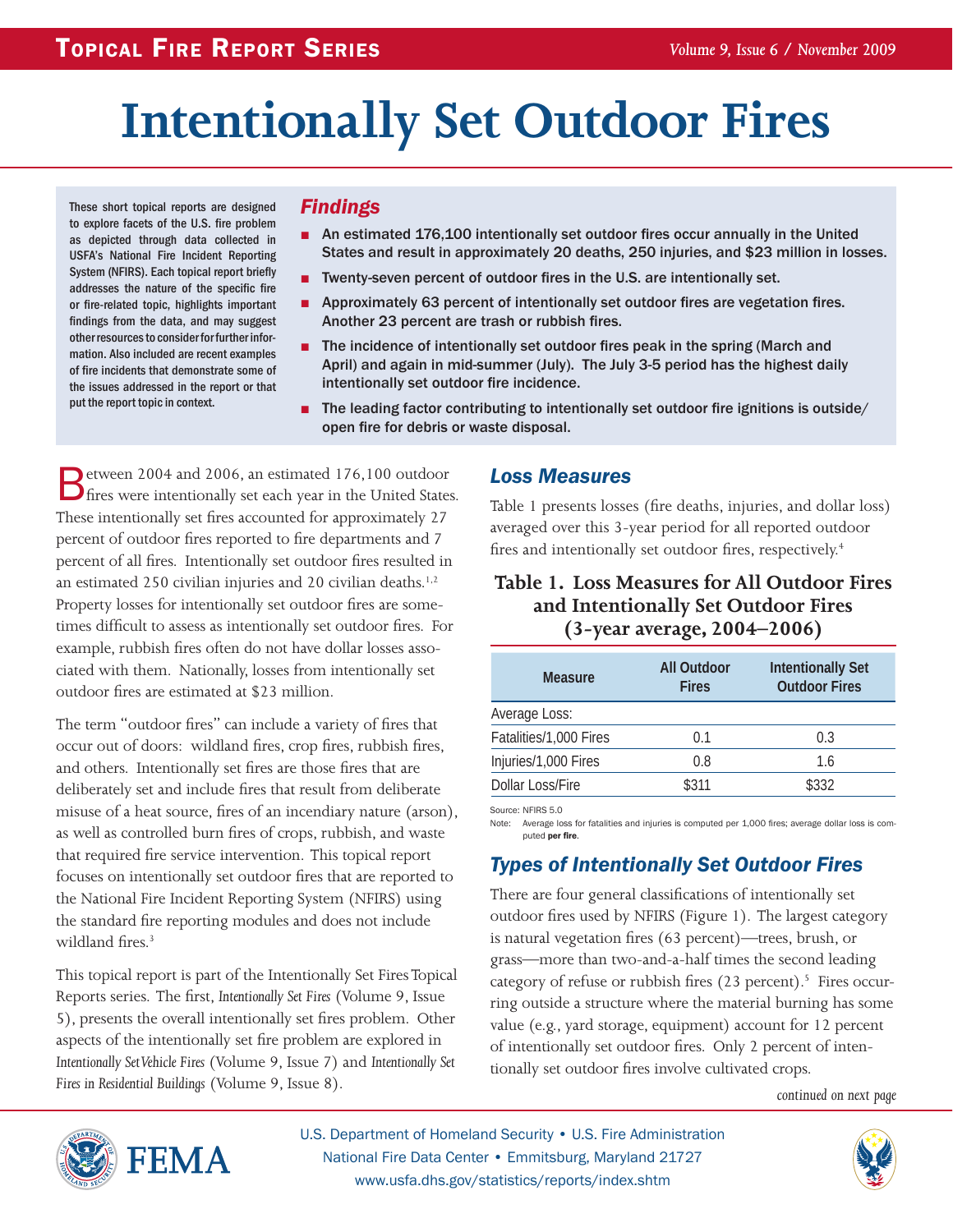

**Figure 1. Types of Intentionally Set Outdoor Fires (2004–2006)**

Source: NFIRS 5.0 Note: Total may not add to 100 percent due to rounding.

# *When Intentionally Set Outdoor Fires Occur*

Most intentionally set outdoor fires occur between 11 a.m. and 11 p.m., accounting for 79 percent of these types of fires in a single day. These fires begin to increase starting at 11 a.m., and continue to rise throughout the afternoon and early evening, peaking between 5 p.m. and 6 p.m. (Figure 2). The number of fires gradually decline after this point until the early morning (6 a.m. to 7 a.m.) after which fire ignitions begin to increase.<sup>6</sup>



**Figure 2. Time of Alarm for Intentionally Set Outdoor Fires (2004–2006)**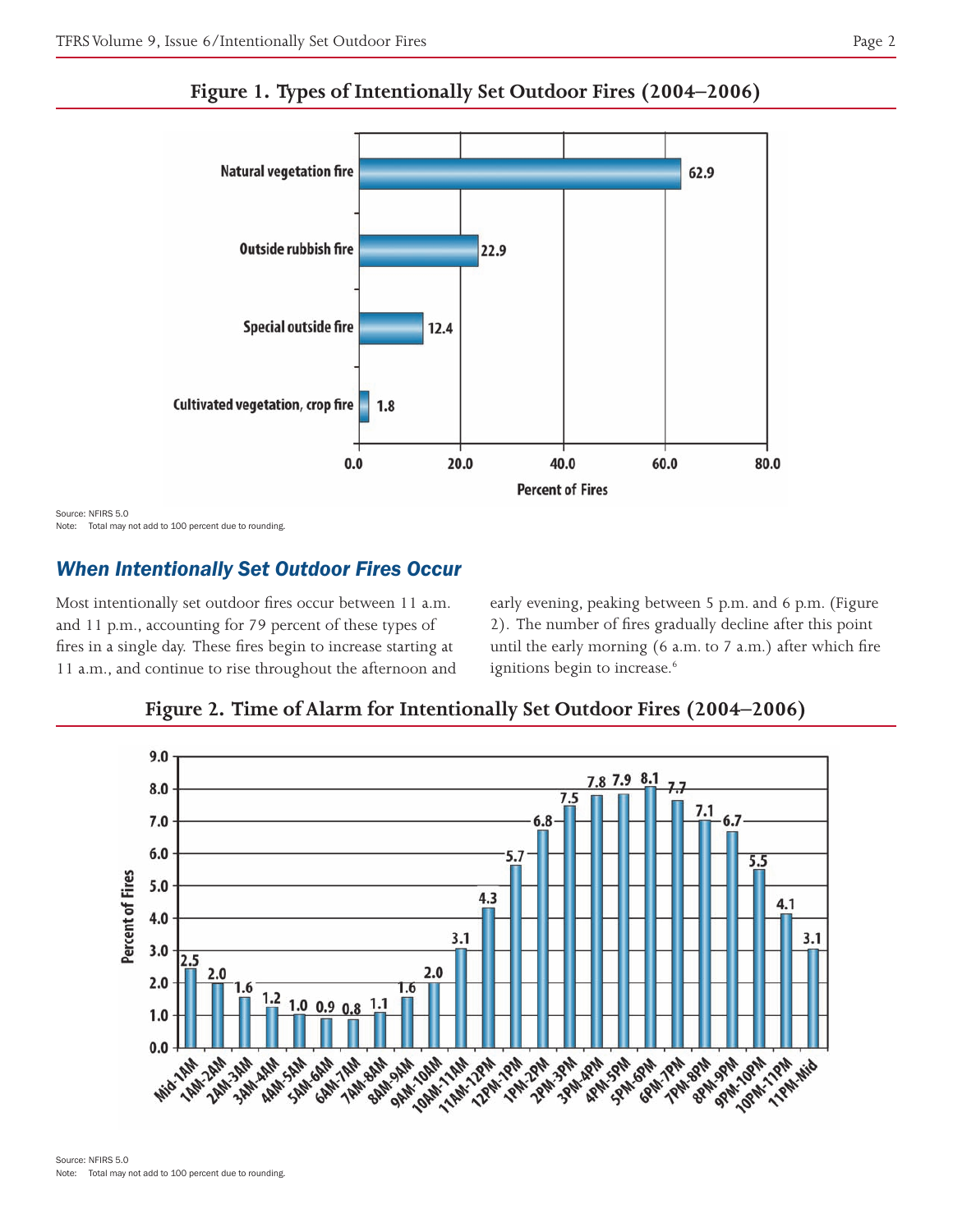Intentionally set outdoor fires by month range from 6 to 9 percent throughout the year, with the exception of March and April when fire incidence jumps to 13 and 14 percent as shown in Figure 3. As noted in the *Outdoor Fires* topical report (Volume 9, Issue 2), the cause for this sudden

increase may be due to lower relative humidity, higher winds, and fuels cured to a point where they readily ignite.<sup>7</sup> This same explanation may apply to most vegetation and intentionally set outdoor materials.





Source: NFIRS 5.0 Note: Total may not add to 100 percent due to rounding.

The daily incidence of intentionally set fires follows the monthly pattern. The peak in July is a result of the elevated fire incidence associated with July 4 activities (Figure 4).



#### **Figure 4. Daily Incidence of Intentionally Set Outdoor Fires (2004–2006)**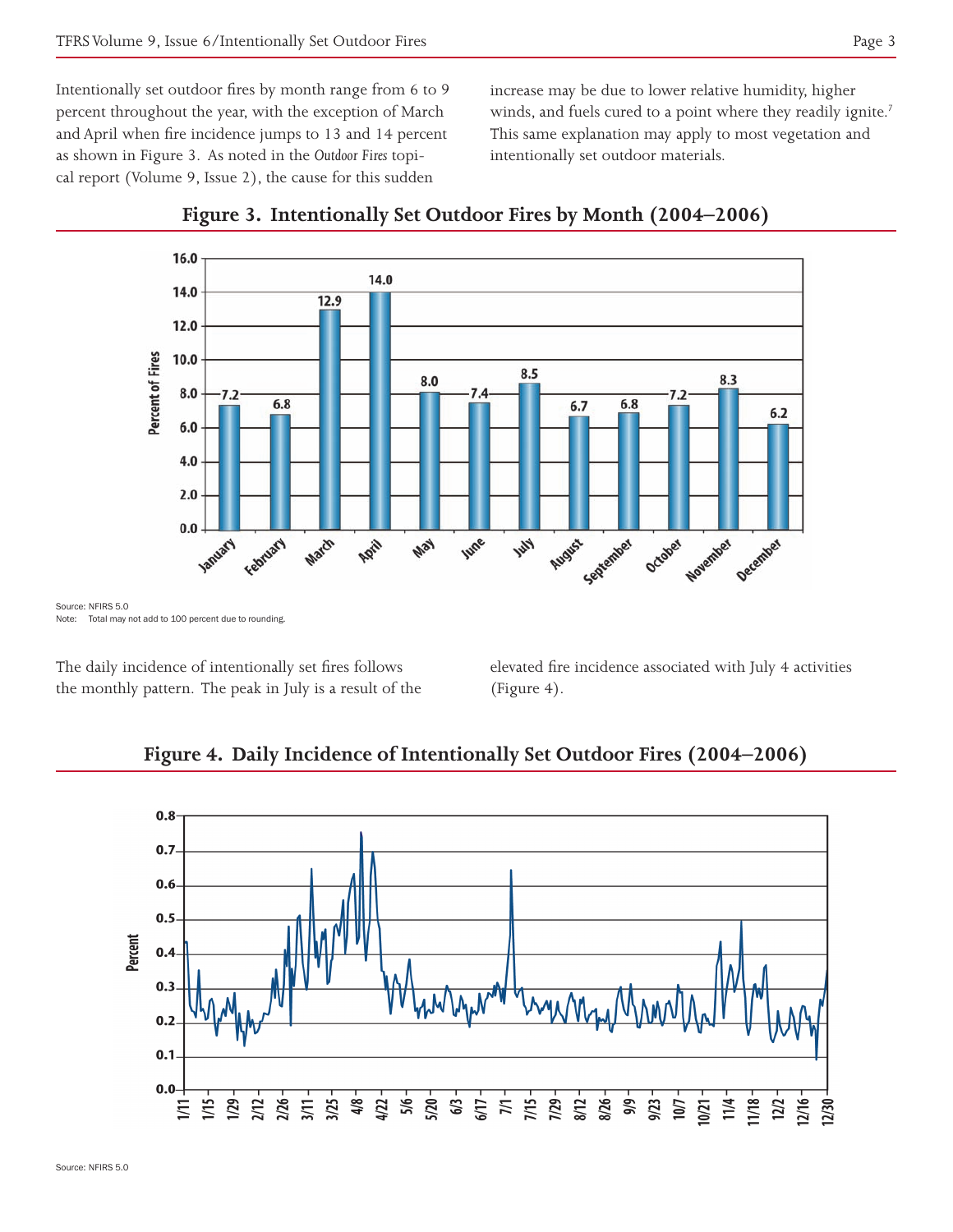#### *Property Use*

Not unexpectedly, 66 percent of intentionally set outdoor fires occur on outside or special properties (Figure 5), such as open land or field fires, fires in graded and cared-for plots of land, and fires in vacant lots. Twenty percent of the

intentionally set outdoor fires occur on residential properties, and the remaining 14 percent comprise educational, assembly, storage, and mercantile, business properties, to name a few.



#### **Figure 5. Property Use for Intentionally Set Outdoor Fires (2004–2006)**

Source: NFIRS 5.0 Note: Total may not add to 100 percent due to rounding.

# *What Ignites the Fire?*

The leading heat source of intentionally set outdoor fires, by more than five times the second leading source, is heat from open flames, such as campfires, or smoking materials (70 percent). Not surprisingly, this category includes heat from matches and lighters, which together account for 51 percent of intentionally set outdoor fires (Figure 6).

The next leading category of heat source is other, unspecified heat sources, accounting for 12 percent of all intentionally set outdoor fires. The heat source for an additional 10 percent of the fires is from hot or smoldering objects, which include hot embers or ashes, sparks from friction, and molten, hot materials, making it the third leading category for intentionally set outdoor fires. The remaining five categories of heat sources together account for only 8 percent of intentionally set outdoor fires.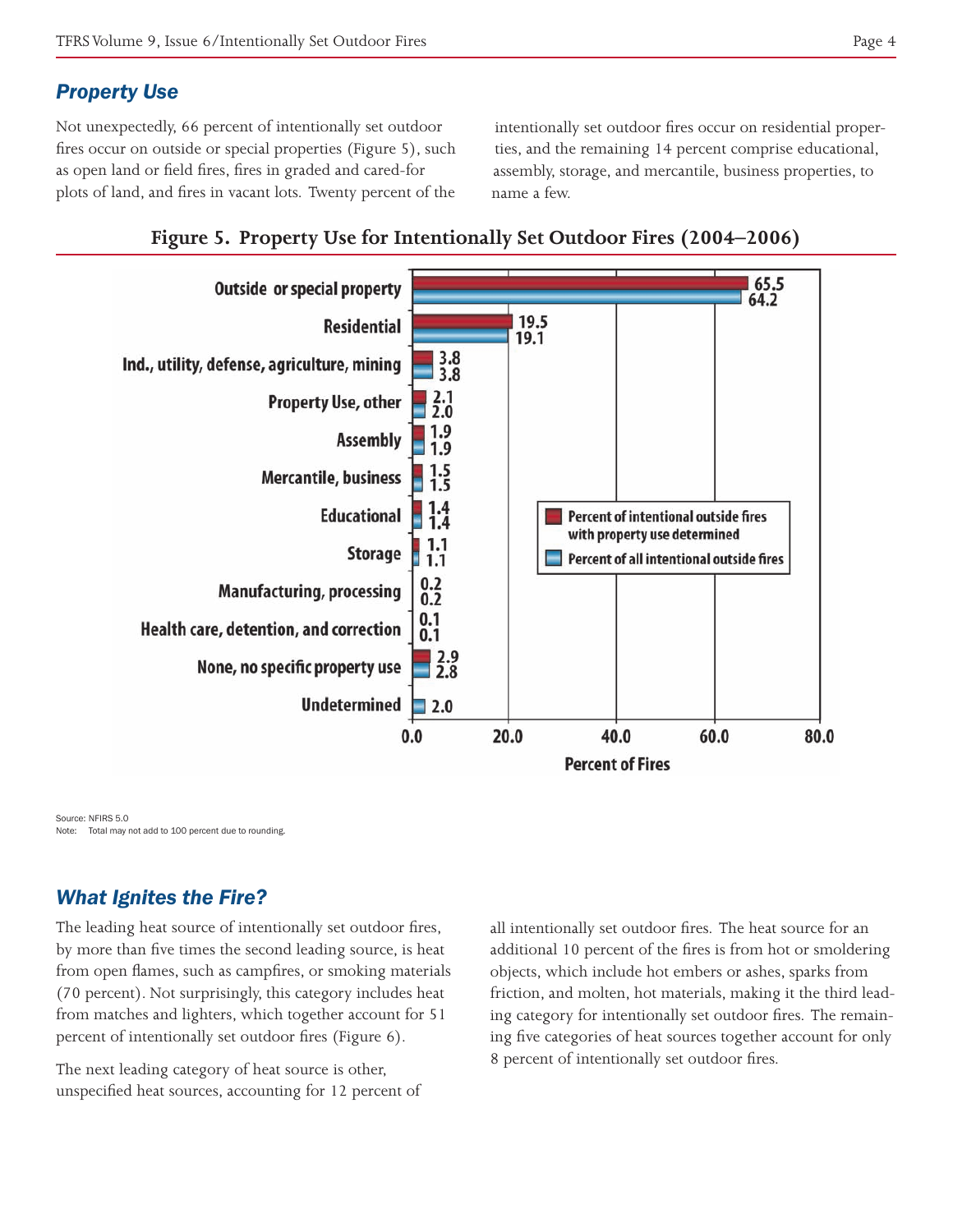

# **Figure 6. Heat Source for Intentionally Set Outdoor Fires (2004–2006)**

Source: NFIRS 5.0 Note: Total may not add to 100 percent due to rounding.

## *Where Do These Fires Occur?*

Ninety-one percent of intentionally set outdoor fires occur in an outside area, including open areas such as farm land and fields (37 percent) and wildlands and woods (9 percent). Additionally, 31 percent of intentionally set outdoor fires occur in unspecified outside areas and 9 percent on streets and highways (Table 2).

# **Table 2. Leading Area of Fire Origin for Intentionally Set Outdoor Fires**

| Area of Fire Origin                                 | Percent of Intentionally Set<br><b>Outdoor Fires</b> |
|-----------------------------------------------------|------------------------------------------------------|
| Open area, outside; included are<br>farmland, field | 36.9                                                 |
| Outside area, other                                 | 31.1                                                 |
| Wildland, woods                                     | 9.0                                                  |
| Highway, parking lot, street: on or near            | 8.5                                                  |

#### Source: NFIRS 5.0

#### *What Ignites and Why*

Organic materials—grass, trees, crops, etc.—were the items first ignited in 65 percent of intentionally set outdoor fires (Figure 7). Light vegetation, a subcategory of organic materials that includes grass, accounted for 42 percent of all intentionally set outdoor fires. Where ignition factors were specified, fire spread or control accounted for the ignition of 40 percent of intentionally set outdoor fires (Figure 8). Misuse of materials or products accounted for 38 percent of intentionally set outside fires. Playing with heat source, a subset of misuse of materials or products, accounted for 15 percent of intentionally set outside fires (Table 3).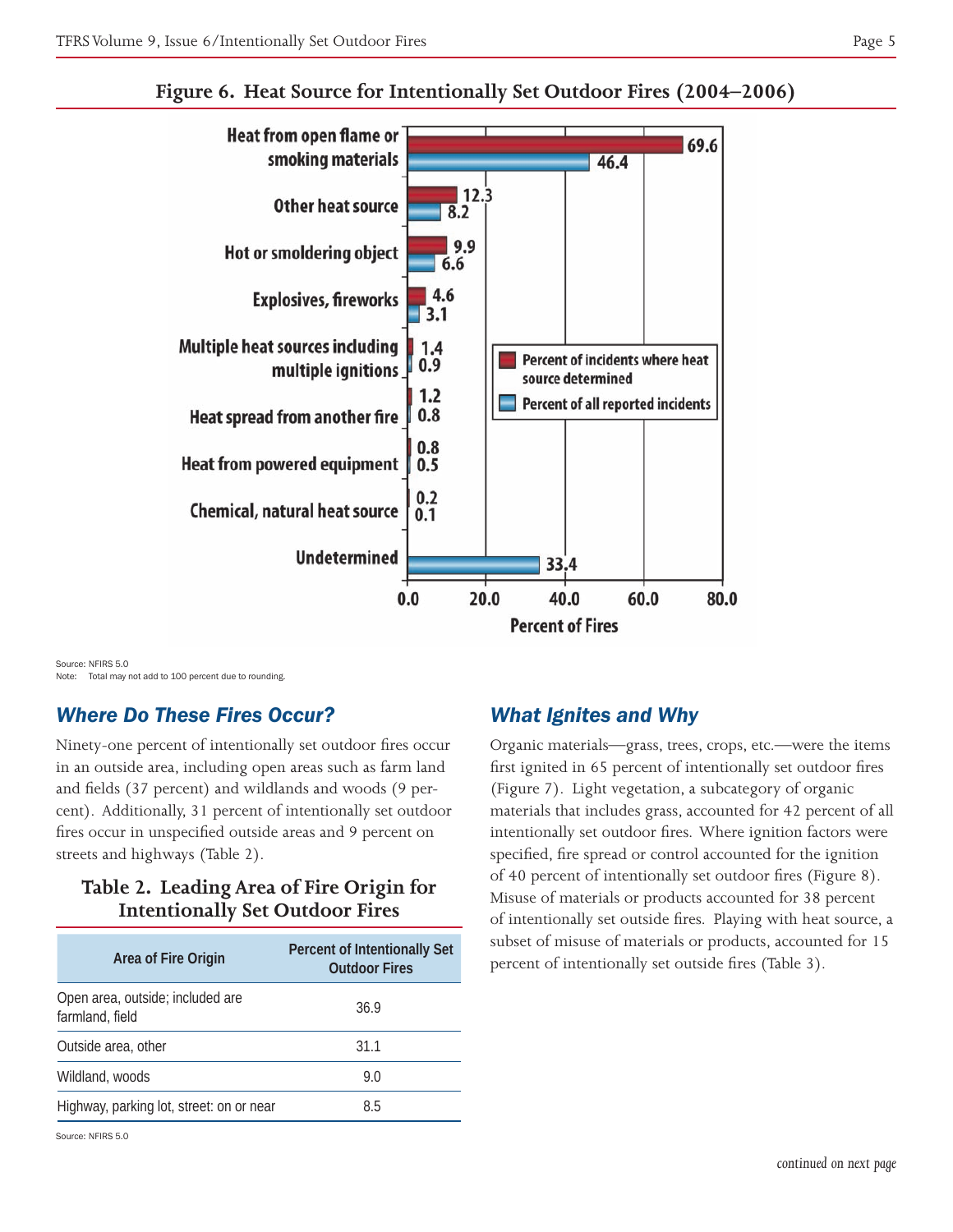



Source: NFIRS 5.0 Note: Total may not add to 100 percent due to rounding.

# **Figure 8. General Factors Contributing to Ignition of Intentionally Set Outdoor Fires (2004–2006)**



Source: NFIRS 5.0

Note: Includes only incidents where factors that contributed to the ignition of the fire were specified. Multiple factors contributing to fire ignition may be noted for each incident. Percentages may add to more than 100 percent.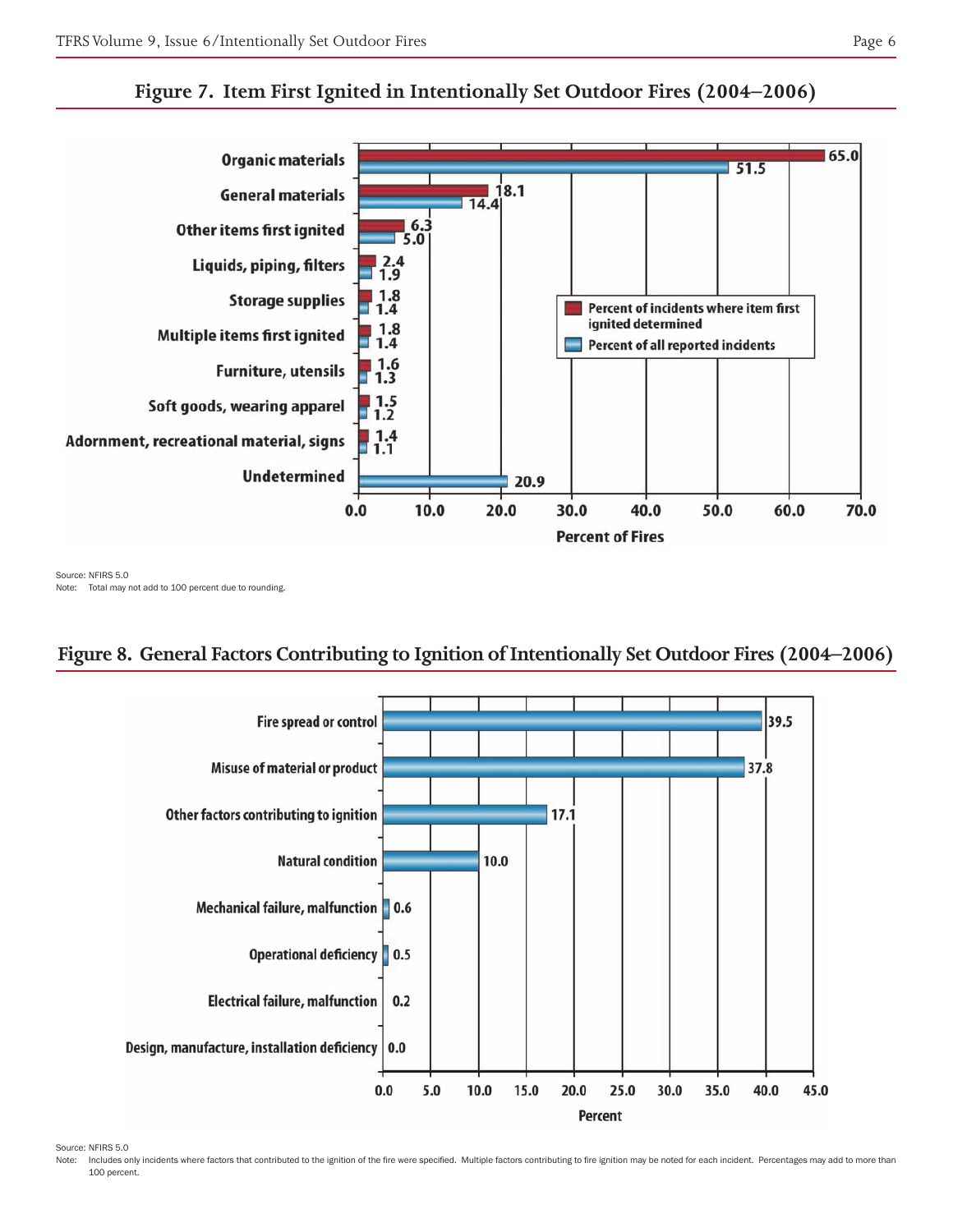|--|--|

#### **Table 3. Leading Factors Contributing to Ignition for Intentionally Set Outdoor Fires (Where Factor Contributing Specified, 2004–2006)**

| <b>Factors Contributing to Ignition</b>             | Percent of Intentionally Set Outdoor Fires |
|-----------------------------------------------------|--------------------------------------------|
| Outside/open fire for debris or waste disposal      | 23.7                                       |
| Playing with heat source                            | 15.2                                       |
| Misuse of material or product, other                | 10.8                                       |
| Agriculture or land management burns                | 7.5                                        |
| Abandoned or discarded materials or products        | 7.3                                        |
| High wind                                           | 7.3                                        |
| Other, unspecified factors contributing to ignition | 17.1                                       |

Source: NFIRS 5.0

Notes: Includes only incidents where factors that contributed to the ignition of the fire were specified. Multiple factors contributing to fire ignition may be noted for each incident.

# *Examples*

The following are some recent examples of intentionally set outdoor fires. These were reported by the media, though many intentionally set outdoor fires, particularly smaller fires, receive little or no media attention.

- March 2009: Firefighters in San Antonio, TX, put out an intentionally set fire at an outdoor movie theater which caused very little damage. The theater was old and had been closed for several years.<sup>8</sup>
- March 2009: A controlled burn in an avocado grove in Temecula, CA, grew out of control and required more than 250 firefighters to contain it. The landowner was clearing agricultural waste from his field when winds unexpectedly picked up and pushed flames beyond the area he had intended to burn. The 77-acre fire has been officially designated the Grande Incident.9
- March 2009: Dry conditions led to an increase in the number of wildfires in Maryland. The Maryland Department of Natural Resources Forest Service (MDNRFS) advised taking caution in any outdoor

activity that could spark outside fires, particularly wildfires, due to the dry conditions experienced throughout the State. Outdoor debris burning is legal in Maryland. However, due to the dry conditions, MDNRFS suggests alternatives to debris and outdoor burning: composting or mulching of yard waste, leaves, and brush, and using larger brush or trees for firewood, which are both safer and environmentally friendly. They also recommend postponing outdoor burning until after sufficient rainfall, and strict adherence to regulations.<sup>10</sup>

## *Conclusion*

Approximately 500 intentionally set outdoor fires occur in the U.S. everyday. As with all fires, the challenge to individuals is to prevent these fires from occurring. The challenge to the fire service is to keep these intentionally set outdoor fires small and contained. As shown in the examples, the potential for these fires to become large, uncontrolled fires is significant. Rules and regulations for lawful burning of substances such as rubbish and waste, especially in periods of dry climate, need to be strictly observed to reduce the number of intentionally set outdoor fires.